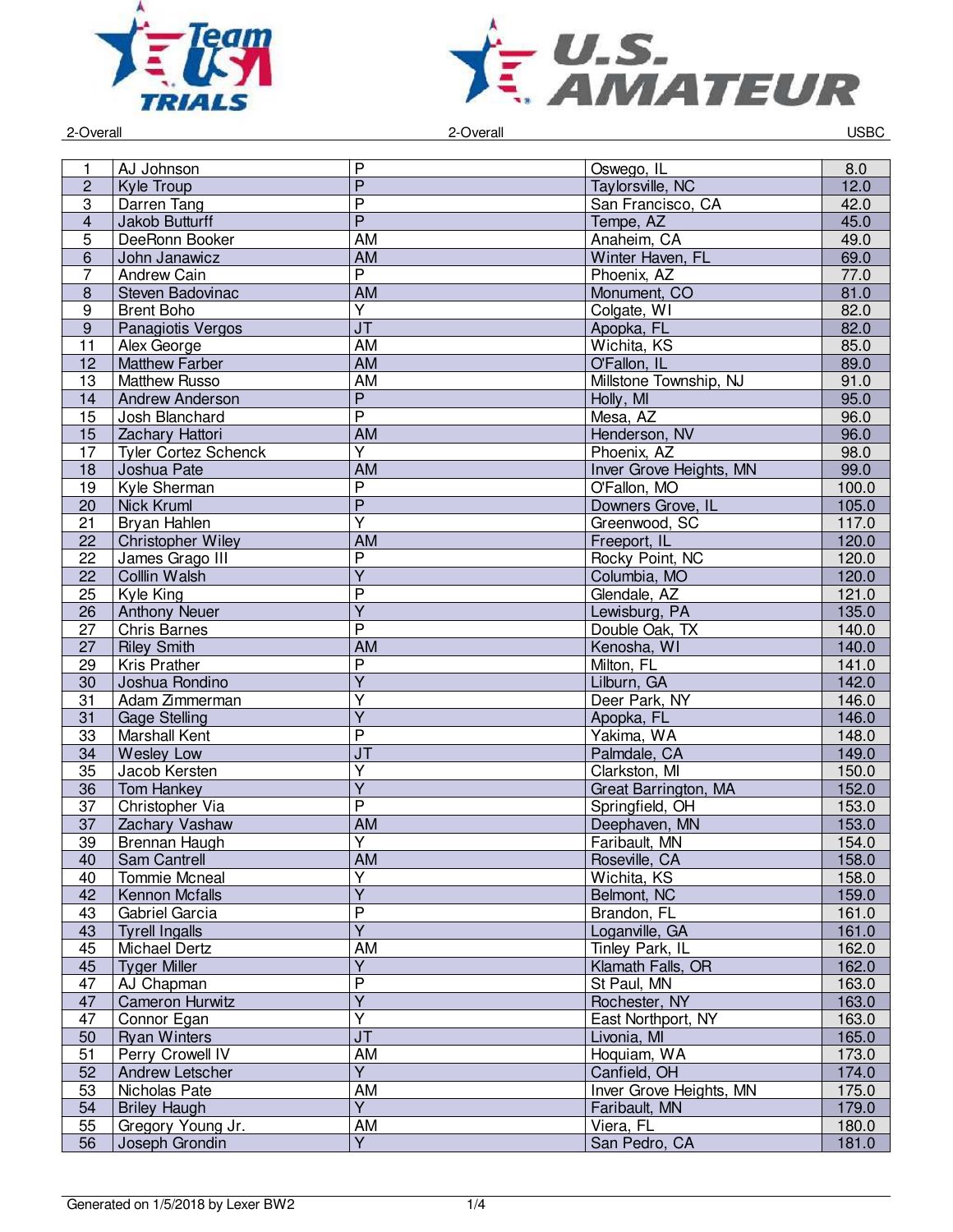



2-Overall 2-Overall USBC

| 57              | Jack Cook                | Y                       | Denville, NJ          | 183.0 |
|-----------------|--------------------------|-------------------------|-----------------------|-------|
| 57              | <b>Ryan Carlisi</b>      | $\overline{Y}$          | Hamilton, NJ          | 183.0 |
| 57              | Adam Glickman            | $\overline{\mathsf{Y}}$ | Lake Wales, FL        | 183.0 |
| 60              | Jordan Bryant            | Ÿ                       | Detroit, MI           | 184.0 |
| 61              | <b>Richard Paul III</b>  | Υ                       | Denair, CA            | 188.0 |
| 61              | <b>Andrew Hall</b>       | $\overline{Y}$          | Westborough, MA       | 188.0 |
| 63              | <b>Thomas Peters</b>     | <b>AM</b>               | Belleville, IL        | 190.0 |
| 64              | Marc Gonzalez            | $\overline{Y}$          | Chicago, IL           | 194.0 |
| 65              | <b>Andrew Svoren</b>     | <b>AM</b>               | Bakersfield, CA       | 195.0 |
| 66              | <b>Michael Tang</b>      | $\overline{P}$          | San Francisco, CA     | 197.0 |
| 67              | Jacob Mullen             | $\overline{\mathsf{Y}}$ | Bellingham, WA        | 206.0 |
| 68              | <b>Michael Martell</b>   | J <sub>T</sub>          | Chicago, IL           | 207.0 |
| 69              | Thorsten Przychocki      | AM                      | Sebring, FL           | 209.0 |
| 70              | <b>Collin Smith</b>      | $\overline{\mathsf{Y}}$ | Salem, IL             | 210.0 |
| 71              | Sean Wilcox              | $\overline{\mathsf{Y}}$ | Altamonte Springs, FL | 212.0 |
| 72              | Solomon Salama           | $\overline{Y}$          | Beverly Hills, CA     | 227.0 |
| 73              | <b>Charlie Reid</b>      | $\overline{Y}$          | San Antonio, TX       | 228.0 |
| 74              | Morgan Moore             | $\overline{\mathsf{Y}}$ | Aurora, CO            | 229.0 |
| 75              | Alexander Sorge          | Y                       | Monmouth Junction, NJ | 237.0 |
| 76              | Hunter Machin            | $\overline{Y}$          | Dundalk, MD           | 239.0 |
| 76              | <b>Tyler Trombetta</b>   | $\overline{\mathsf{Y}}$ | Highland, IN          | 239.0 |
|                 |                          | $\overline{Y}$          |                       |       |
| 78              | Cooper Tate              | $\overline{P}$          | Vadnais Heights, MN   | 240.0 |
| 79              | Devin Bidwell            |                         | Wichita, KS           | 243.0 |
| 80              | Jordan Monnens           | $\overline{Y}$          | Ham Lake, MN          | 244.0 |
| 81              | Joe Gerencser            | $\overline{Y}$          | Henderson, NV         | 246.0 |
| 82              | <b>Brandon Wanders</b>   | <b>AM</b>               | Foothill Ranch, CA    | 250.0 |
| 83              | Bryan Manno              | AM                      | Singer Island, FL     | 256.0 |
| 83              | <b>Bradley Martin</b>    | <b>AM</b>               | Lee's Summit, MO      | 256.0 |
| 85              | <b>Wyatt Smith</b>       | $\overline{\mathsf{Y}}$ | Cape Coral, FL        | 261.0 |
| 85              | Alec Keplinger           | $\overline{\mathsf{Y}}$ | Coldwater, MI         | 261.0 |
| 87              | Spencer Robarge          | $\overline{\mathsf{Y}}$ | Springfield, MO       | 269.0 |
| 88              | Kyler McDonald           | <b>AM</b>               | Vandalia, OH          | 270.0 |
| 89              | Alec Karr                | $\overline{Y}$          | Fremont, NE           | 271.0 |
| 89              | <b>TJ Rock</b>           | $\overline{Y}$          | Henderson, NV         | 271.0 |
| 91              | Alex Acosta              | Y                       | Bolingbrook, IL       | 273.0 |
| 91              | <b>Kyle Andrews</b>      | <b>AM</b>               | Vista, CA             | 273.0 |
| 93              | Casey Cohagan            | AM                      | Fairport Harbor, OH   | 276.0 |
| 94              | Kevin Jones              | <b>AM</b>               | Covina, CA            | 278.0 |
| $\overline{95}$ | Stephen Hahn             | $\overline{P}$          | Ashburn, VA           | 281.0 |
| 96              | Jordan Chavez            | Y                       | Crest Hill, IL        | 282.0 |
| 97              | Jacob Klein              | <b>AM</b>               | East Islip, NY        | 283.0 |
| 98              | Corey Umbrello           | $\overline{P}$          | Westminster, MA       | 285.0 |
| 98              | <b>Connell Kelleher</b>  | $\overline{\mathsf{Y}}$ | Chicago, IL           | 285.0 |
| 100             | <b>Steven Faulkner</b>   | $\overline{Y}$          | Butner, NC            | 290.0 |
| 101             | Andrew Lazarchick        | Y                       | Brick, NJ             | 291.0 |
|                 |                          | $\overline{Y}$          | Moorestown, NJ        |       |
| 101             | Andrew Cannuli           |                         |                       | 291.0 |
| 103             | Jacob Gill               | AM                      | Albuquerque, NM       | 293.0 |
| 104             | Reynante Cabatbat        | <b>AM</b>               | Westminster, CA       | 294.0 |
| 104             | <b>Brandon Mooney</b>    | $\overline{Y}$          | Roscoe, IL            | 294.0 |
| 106             | Chase Kaufman            | $\overline{Y}$          | Swartz Creek, MI      | 303.0 |
| 107             | Dean Vargo               | $\overline{\mathsf{Y}}$ | Richmond Heights, OH  | 305.0 |
| 108             | <b>Timothy Gruendler</b> | AM                      | St. Louis, MO         | 306.0 |
| 109             | Benjamin Hardin          | Y                       | Odessa, FL            | 307.0 |
| 110             | Nick Archacki            | $\overline{Y}$          | Saegertown, PA        | 308.0 |
| $111$           | <b>Myles Duty</b>        | $\overline{P}$          | Modesto, CA           | 311.0 |
| 111             | Zachary Singer           | $\overline{Y}$          | Buffalo Grove, IL     | 311.0 |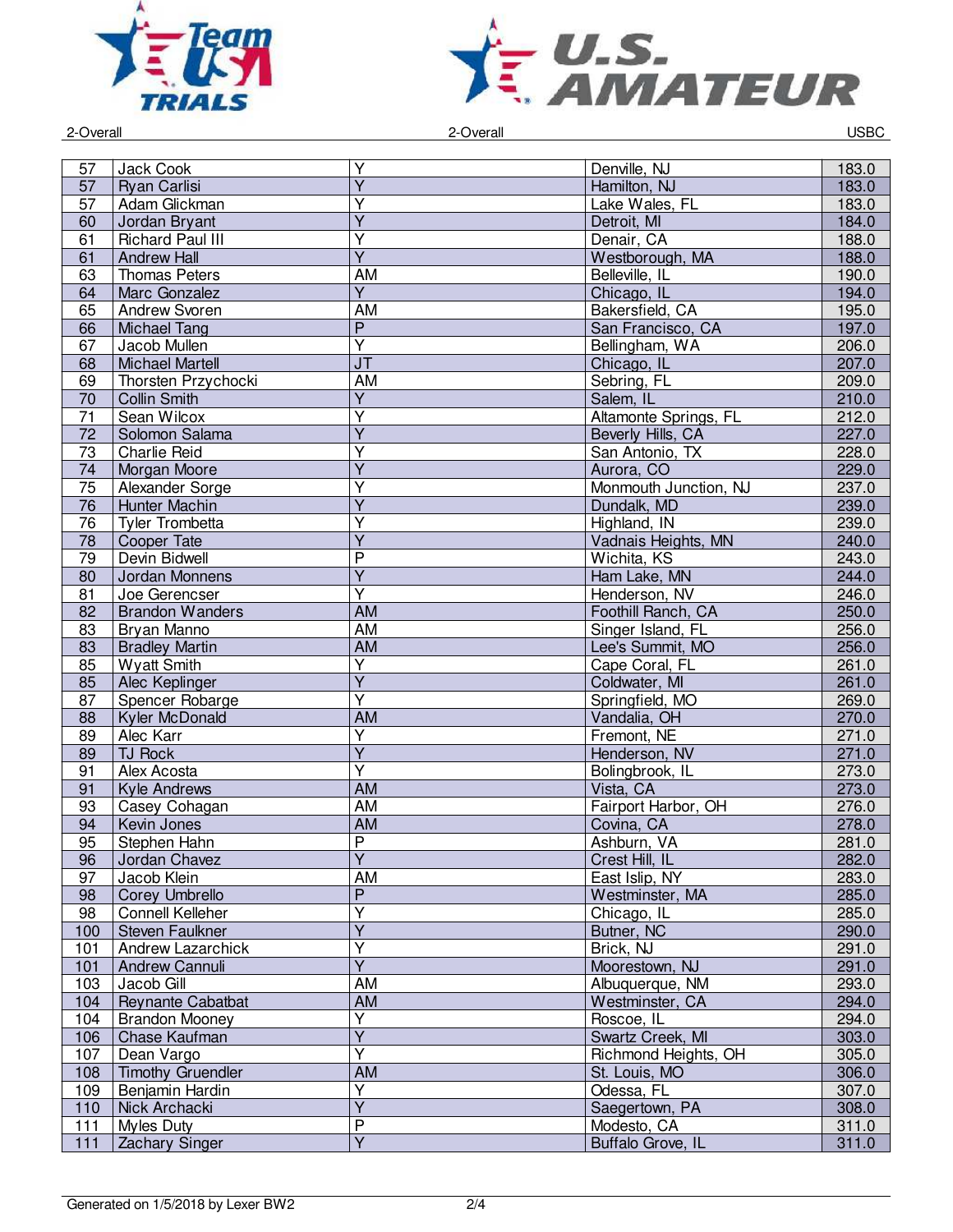



2-Overall 2-Overall USBC

| 113 | Nolan Hughes            | $\overline{Y}$               | Raleigh, NC        | 321.0 |
|-----|-------------------------|------------------------------|--------------------|-------|
| 114 | <b>Bradley Nakamura</b> | $\overline{Y}$               | Pearl City, HI     | 323.0 |
| 115 | <b>Michael Kicmal</b>   | <b>AM</b>                    | LaGrange, IL       | 324.0 |
| 115 | Dawson Miller           | $\overline{Y}$               | Huntingtown, MD    | 324.0 |
| 117 | Nicholas Sommer         | $\overline{\mathsf{Y}}$      | Roscoe, IL         | 325.0 |
| 118 | <b>Charles Vashaw</b>   | AM                           | Deephaven, MN      | 326.0 |
| 118 | Daniel Bolan            | $\overline{Y}$               | Orlando, FL        | 326.0 |
| 120 | Ronald Davis Jr         | <b>AM</b>                    | Lanham, MD         | 327.0 |
| 121 | Alex Abieras            | <b>AM</b>                    | Tustin, CA         | 330.0 |
| 122 | Donovan Thomas          | $\overline{Y}$               | Longmont, CO       | 331.0 |
| 122 | Jakob Sisk              | $\overline{Y}$               | Rossville, IN      | 331.0 |
| 124 | <b>Gunther Grinde</b>   | $\overline{Y}$               | Prior Lake, MN     | 333.0 |
| 125 | Hunter Kempton          | $\overline{\mathsf{Y}}$      | Buzzards Bay, MA   | 335.0 |
| 126 | Jacob Fukuyama          | AM                           | Aiea, HI           | 337.0 |
| 127 | Mason Moore             | $\overline{Y}$               | Aurora, CO         | 338.0 |
|     |                         | <b>AM</b>                    |                    |       |
| 128 | Ryan Liederbach         |                              | Northfield, OH     | 342.0 |
| 128 | <b>Blake Earnest</b>    | Y                            | Wood River, NE     | 342.0 |
| 130 | Ryan Pastorino          | <b>AM</b>                    | San Diego, CA      | 344.0 |
| 131 | <b>Reed Ross</b>        | <b>AM</b>                    | Faribault, MN      | 352.0 |
| 132 | <b>Michael Duran</b>    | $\overline{P}$               | Banning, CA        | 360.0 |
| 133 | <b>Matthew Stephens</b> | $\overline{P}$               | Houston, TX        | 364.0 |
| 134 | Kevin Valmonte          | <b>AM</b>                    | Upland, CA         | 366.0 |
| 134 | Parker Johnson          | $\overline{\mathsf{Y}}$      | Selma, TX          | 366.0 |
| 136 | <b>Chase Fernandez</b>  | $\overline{\mathsf{Y}}$      | Pearl City, HI     | 368.0 |
| 137 | Eli Denmead             | $\overline{\mathsf{Y}}$      | Fremont, CA        | 371.0 |
| 138 | Kyle Ortiz              | $\overline{AM}$              | Mililani, HI       | 373.0 |
| 139 | Austin Aude             | <b>AM</b>                    | Lincoln, NE        | 376.0 |
| 140 | Jaxon Helland           | $\overline{Y}$               | Mound, MN          | 378.0 |
| 141 | Matthew Diamond         | <b>AM</b>                    | Centerville, OH    | 382.0 |
| 142 | <b>Tim Ursillo</b>      | <b>AM</b>                    | Lakeside, CA       | 383.0 |
| 143 | Avery Wolf              | $\overline{Y}$               | Skokie, IL         | 384.0 |
| 144 | Logan Williams          | $\overline{\mathsf{Y}}$      | Anchorage, AK      | 387.0 |
| 145 | <b>Tim Smolen</b>       | <b>AM</b>                    | Elmwood Park, IL   | 388.0 |
| 146 | Anthony Schanen         | $\overline{Y}$               | Glendale, CA       | 392.0 |
| 147 | Bryce Takenaka          | Y                            | St. Charles, MO    | 393.0 |
| 148 | <b>Christian Miller</b> | $\overline{Y}$               | Homosassa, FL      | 400.0 |
| 149 | Christopher Hefner      | <b>AM</b>                    | Redondo Beach, CA  | 405.0 |
| 149 | Robert Altieri          | $\overline{P}$               | Vancouver, WA      | 405.0 |
| 151 | <b>Brandon Campbell</b> | $\overline{\mathsf{Y}}$      | Clinton, SC        | 406.0 |
|     |                         |                              |                    |       |
| 152 | Michael Harmon Jr       | Y<br>$\overline{\mathsf{Y}}$ | Rockledge, FL      | 410.0 |
| 153 | <b>Cody Stevens</b>     |                              | Miami Gardens, FL  | 413.0 |
| 154 | Roderic Ramos           | <b>AM</b>                    | Mililani, HI       | 419.0 |
| 154 | Mason Yamada            | $\overline{Y}$               | Kenai, AK          | 419.0 |
| 156 | Nicholas Alford         | AM                           | Moreno Valley, CA  | 420.0 |
| 157 | Nicholas Burgess        | AM                           | Jersey Village, TX | 424.0 |
| 157 | Justin Larson           | $\overline{Y}$               | Fairport, NY       | 424.0 |
| 159 | Jacob Kostoff           | $\overline{\mathsf{Y}}$      | Trinity, FL        | 425.0 |
| 160 | Casen Stickler          | $\overline{\mathsf{Y}}$      | Bixby, OK          | 428.0 |
| 161 | Gannon Takayesu         | $\overline{Y}$               | Flower Mound, TX   | 430.0 |
| 162 | Alexander Horton        | $\overline{Y}$               | Douglassville, PA  | 431.0 |
| 163 | Jake Brett              | Y                            | Kapolei, HI        | 432.0 |
| 164 | Korey Balbach           | $\overline{Y}$               | Mankato, MN        | 435.0 |
| 165 | Tristan Leyen           | Y                            | Perry Hall, MD     | 444.0 |
| 166 | Conner Lackey           | $\overline{Y}$               | Jackson, MI        | 459.0 |
| 166 | Jonathan Williams       | $\overline{\mathsf{Y}}$      | Johnson City, TN   | 459.0 |
| 168 | Jamey Kragh             | $\overline{Y}$               | Minot, ND          | 462.0 |